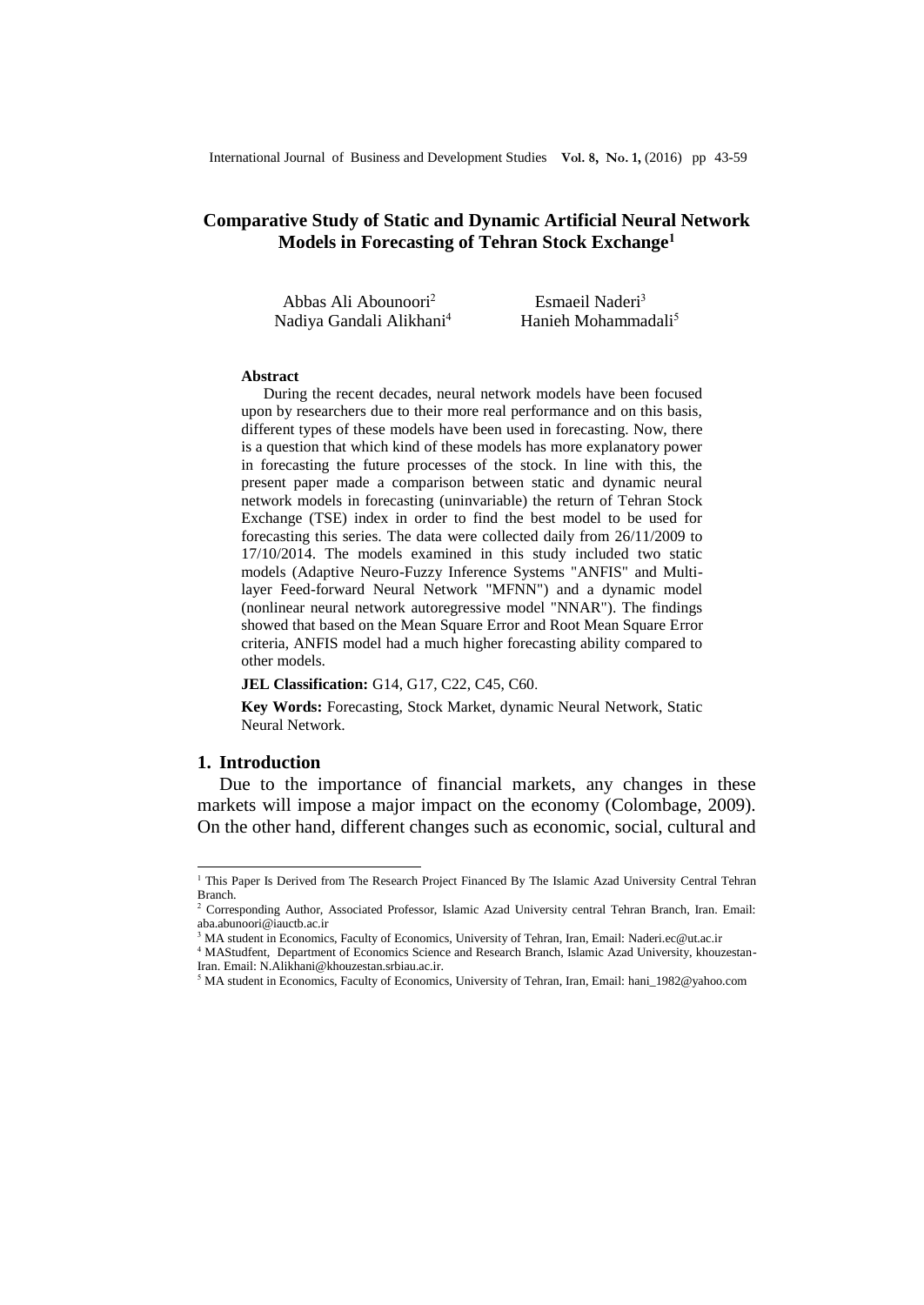### 44 A. A. Abounoori, E. Naderi, N. Gandali Alikhani and H. Mohammadali

political will affect markets leading to total confusion of the investors, mistrust of the performance of the market, existence of asymmetric information and, thereby, loss of the public confidence in the markets (Zhou and Sornette, 2006). Therefore, over the past few decades, in order to create the optimized conditions for allocating financial resources and evaluating the performance of risk management, the accurate forecasting of the price changes of financial assets has attracted the attention of researchers and policy-makers (Cox and Loomis, 2006). The classical methods such as regression and structural models, despite their relative success in forecasting the variables, have not produced desired results, according to researcher, because these methods generally rely on information obtained from historical events. Mainly because the economic and financial issues in stock market lead to the formation of complex and non-linear relations, the use of flexible non-linear models, such as neural network models, in modeling and forecasting the market indexes can yield impressive results (Aladag et al., 2009). On the other hand, the use of flexible nonlinear models, such as neural network models, is a response to the lack of consensus on rejection or acceptance of the efficient markets hypothesis. Despite the complexity of these methods in the process of pricing, they have the ability to forecast the future prices with acceptable error. So far, there have been several published results on forecasting stock market prices. Melin et al. (2012), Soni (2011), Dase and Pawar (2010), Li and Liu (2009), Thenmozhi (2006) examined the stock market in different region of the world, using artificial neural network models. Also, Sahin et al. (2012), Georgescu and Dinucă (2011), Mehrara et al. (2010), Tong-Seng (2007), Ghiassi et al. (2006), Sheta and Jong (2001) forecasted the time series using multilayer feed-forward neural network (MFNN), Nonlinear Neural Network Auto-Regressive model with exogenous inputs (NNARX), and Adaptive Neuro-Fuzzy Inference Systems (ANFIS) methods. The striking point in all those studies is that, different models of neural network have a very high accuracy in forecasting the market in comparison with the classical models.

Generally, the first step in forecasting a series is its potential predictability. Therefore, checking the "efficient market hypothesis" or, in other word, the predictability of stock return using the available information is of a lot of significance. In general, "efficient market hypothesis" was proposed because of the inability to forecast the stock price due to influence of various factors (Granger and Timmermann,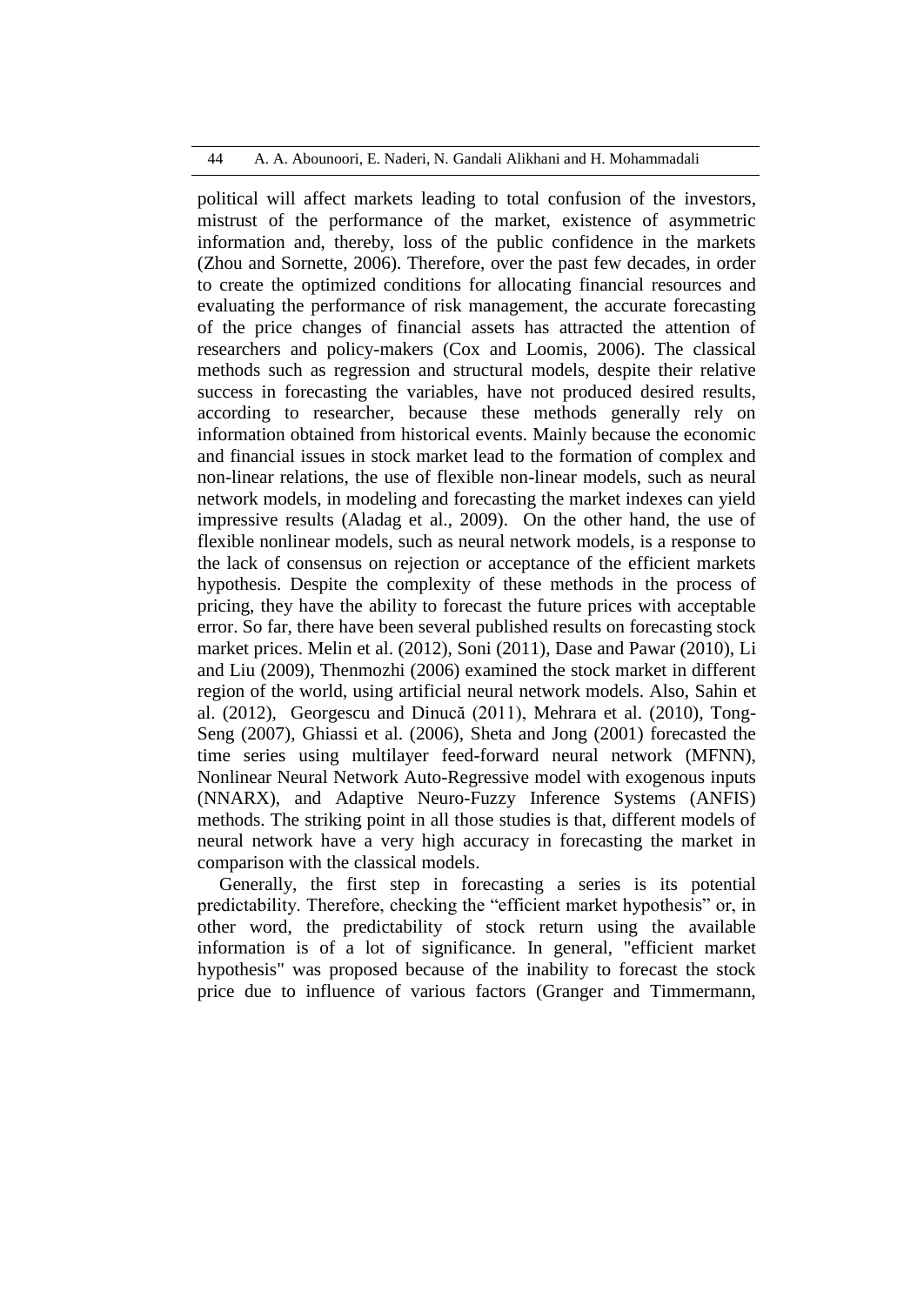2004). According to the efficient market hypothesis, prices in the stock market follow a random walk process. Because of the fast flow of information in the market and its impact on the stock price, stock return cannot be forecasted based on past changes in the prices (Cootner, 1964).The efficient market hypothesis in its more developed form suggests that if stock return was predictable, which is impossible in a stable economy, many of the investors would be able to earn unlimited profits (Granger and Timmermann, 2004). Many studies have been done on the efficiency of stock markets most of which have found evidence of inefficiency of these markets. It should be noted that, although a poor efficiency in the stock market has been verified in some studies, however, due to the random appearance of the stock indexes, a specific nonlinear process can be realized. Therefore, in such circumstances, these indicators are inefficient, and no distinction can be found, based on the linear test, between this feature and random walk model (Scheinkman and Lebaron, 1989; Hou et al, 2005; Abhyankar et al, 1995).

The present study is an attempt to, first, compare the static and dynamic neutral network models, which have been used in this study, and second, to find which of these models can make a more accurate forecast the return of Tehran Stock Exchange (TSE). For this purpose, daily time series data were used from 20/3/2012 to 17/10/2014 (617 observations) out of which 555 observations (about 90% of the observations) were used for modeling and 60 for out-of-sample forecasting. Thus, before modeling the stock market index, based on the variance ratio test and BDS, efficient market hypothesis test will be examined. If the hypothesis is rejected, the BDS test will examine the linearity or non-linearity of the variables to ensure the possibility of using neutral network models in forecasting these variables. In line with this, a brief overview will be made of the types of neural network models used in this study and their associated properties.

### **2. Methodology**

#### **2.1. Neural Network Models**

Despite its novelty, Artificial Intelligence (AI) has obtained the attention of scholars and researchers. Different types of artificial neural networks attempt to emulate the human mind or the learning process using computational methods, automate the process of knowledge acquisition from data and solve great and complex problems. Artificial neural networks have many applications such as data classification, function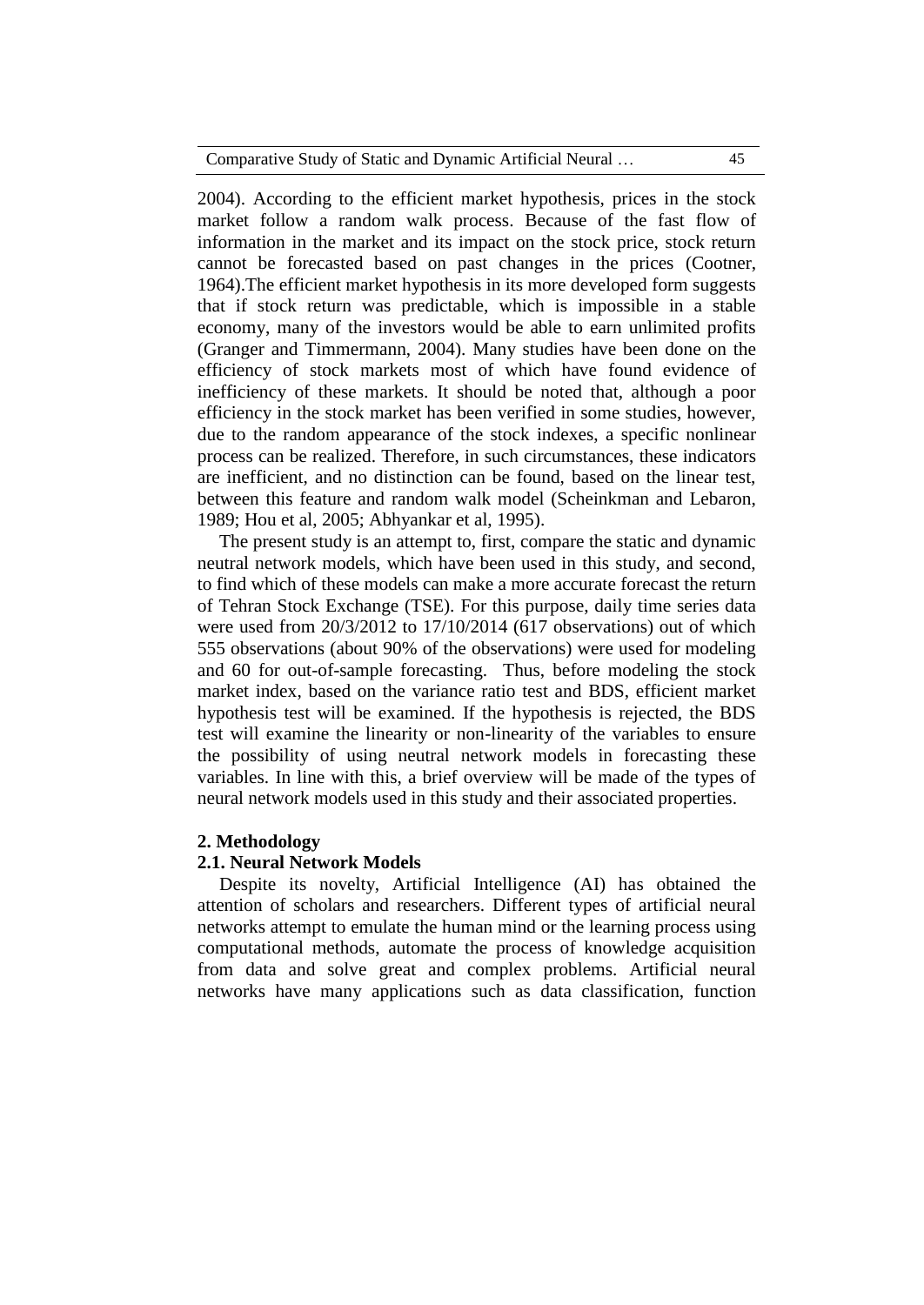approximation, forecasting, clustering, and optimization (Ripley, 1996; Krose, 1996) .Using artificial neural networks has many considerable advantages; first, neural networks have a high similarity with the human nervous system, and unlike the traditional methods, they are data-driven self-adaptive methods, which have only few assumptions for the problems, In other words, they are model-free; second, in addition to their high-speed information processing due to parallel processing, neural networks have a very high generalizations; finally, because neural networks have more comprehensive and more flexible functional forms compared to the traditional statistical methods, they are Universal functional approximates. Neural network models are distributed parallel processes with natural essence, and their main feature is the ability to model a complex nonlinear relation without any presuppositions about the essence of the relationships between the data. There are two types of neural networks: dynamic and static networks (Deng, 2013; Chiang et al. 2004; Tsoi and Back, 1995). Static networks, such as Adaptive Neuro-Fuzzy Inference Systems and Multi-layer Feed-forward Neural Network, have no feedback, and the outputs are calculated directly based on their connection with Feed-forward inputs. But in dynamic neural networks, such as nonlinear neural network autoregressive (NNAR), the outputs depend on the current and past values of inputs, outputs, and the network structure.

### **2.2. Static Neural Network Models**

## **2.2.1. Feed-Forward Neural Network Models**

The simplest form of a neural network has only two layers, output layer and input layer. The networks act as an input-output system. In these systems, to calculate the value of the output neurons, the value of the input neurons is checked by a transfer function or activator. Besides the input and output layers, the multi-layer neural networks use the hidden layer because it will improve the performance of the networks. First Rumelhart et al. in 1986 and since then many authors, such as Cybenko (1989), Funahashi (1989), Hornik et al. (1990), and White (1992), have demonstrated that Feed-forward neural network with one logistic activation function in the hidden layer and one linear activation function in the output neuron can approximate any function with the desired accuracy. **2.2.2. Fuzzy Neural Network Models**

The theory of the Fuzzy set was introduced in 1965 by Lotfi Zadeh. Reasoning or Fuzzy logic is a powerful method with wide applications for problem solving in industrial control and information processing. This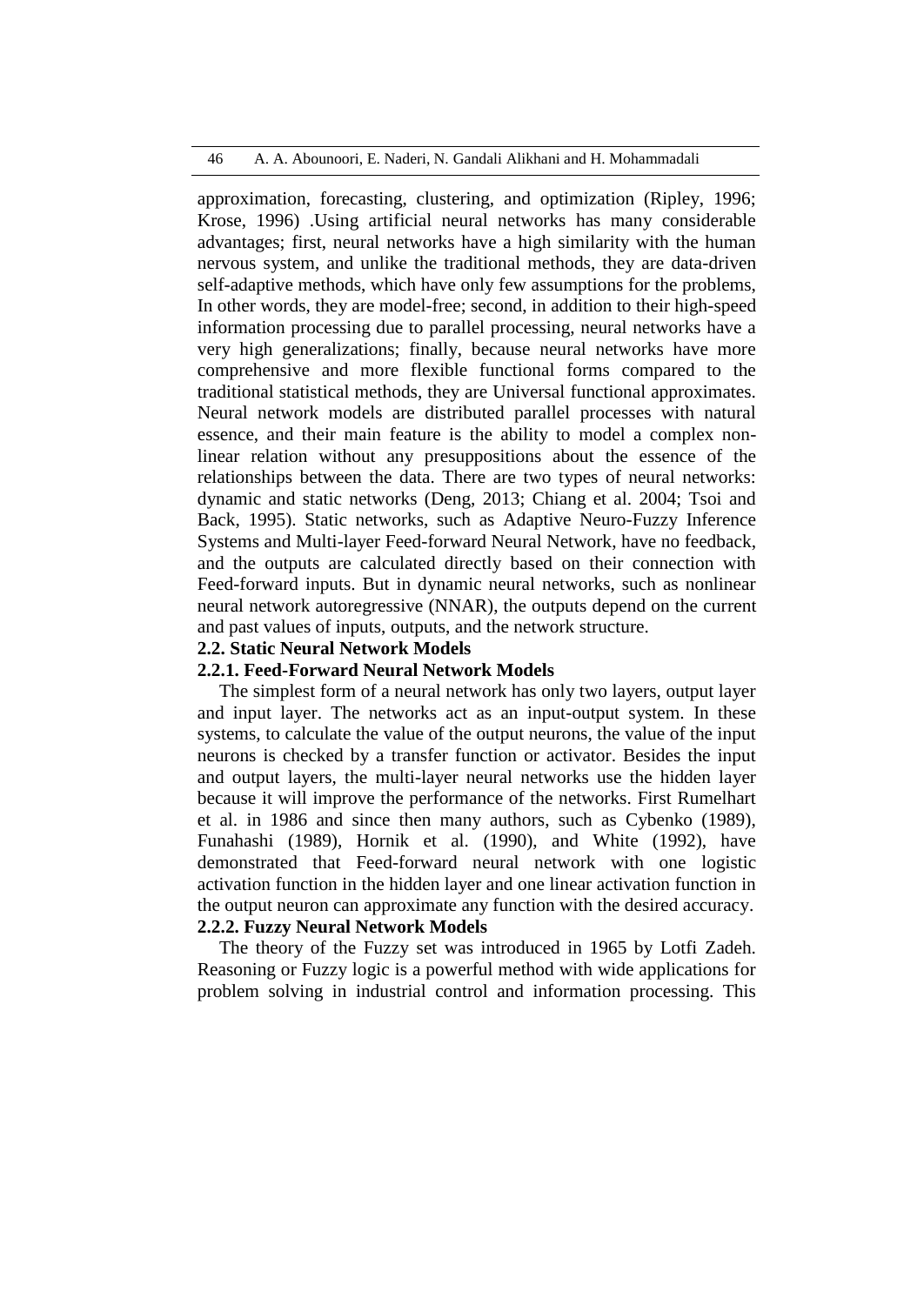method provides a simple way of drawing definite result from weak, indefinite, and vague data. The most important feature of the Fuzzy method is its ability to work with approximate data and find explicit solutions. When the pattern of uncertainty, due to the inherent variability or uncertainty, is beyond randomness, the theory of the Fuzzy set is an appropriate method for the analysis of complex systems and decision processes. Unlike classical logic, which requires a deep understanding of a system, precise questions, and explicit numerical values, Fuzzy logic allows us to model the complex systems (Wanous et al, 2000). In general, Fuzzy logic has three distinct stages: first, Fuzzification, which converts the numerical data in the real-world to the fuzzy numbers; second, Aggregation, which calculates all the fuzzy values, all between zero and one; and third, Defuzzification, that includes the inverse transformation of obtained fuzzy numbers to the numerical data in the real-world [\(Tsipouras](http://www.researchgate.net/researcher/34877328_MG_Tsipouras/) et al, 2008).

### **2.3. Dynamic Neural Network Models**

These models have numerous applications in different areas such as forecasting financial markets, communication systems, power systems, classification, error detection, recognizing voices, and even in genetics. One of the most frequently used models among dynamic neural network models is the NNAR model. This model is developed by adding an AR process to a neural network model. Dynamic neural network (NNAR) has a linear and a nonlinear section; its nonlinear section is estimated by a Feed-Forward artificial neural network with hidden layers and its linear section includes an autoregressive model (AR). The general form of the NNAR neural network model is:

$$
\hat{Y}(t) = f[u(t), u(t-1), u(t-2), ..., u(t-n_u), y(t-1), y(t-2), ..., y(t-n_y)]
$$
\n(1)

In this formula, f represents a mapping performed by the neural network. The input for the network includes two u (t) exogenous variables (input signals) and target values (the lags of the output signals). The numbers for  $n_{u}$  and  $n_{y}$  include output signals and actual target values respectively which are determined by the neural network (Trapletti et al., 2000).

The main advantage of using this model is that it is able to make more accurate long-term forecasts under similar conditions in comparison with the ANN model (Taskaya and Caseym 2005). The training approach in these models, which is consistent with Levenberg-Marquardt (LM) Training (Levenberg, 1944 and Marquardt, 1963) and the hyperbolic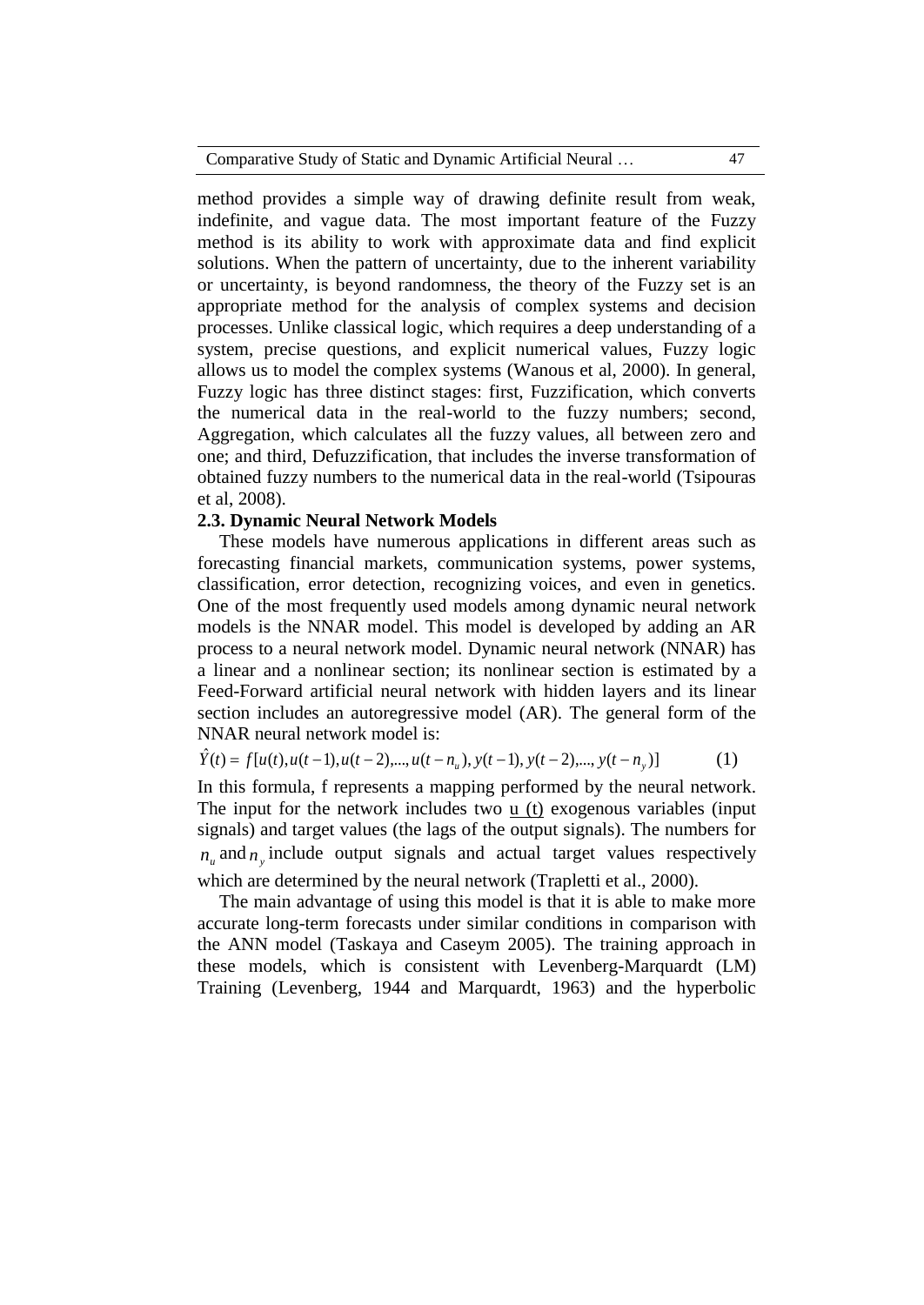tangent activation function, is built on Error-Correction Learning Rule and starts the training process using random initial weights (Matkovskyy, 2012; Giovanis, 2010; Rosenblatt, 1961). After determining the output of the model for any of the models presented in the training set, the error resulting from the difference between the model output and the expected values is calculated and after moving back into the network in the reverse direction (from output to input), the error is corrected.

### **3. Empirical Results**

In this study, the performance of static and dynamic neural networks in forecasting Tehran Stock Exchange dividend price index and cash return was compared. The abbreviations for the used variables in this paper include: TEDPIX (Tehran Stock Exchange dividend and price index), which indicates the price index and cash return, and dated, which represents the return of the TSE. On this basis, the predictability of the related index will be examined by variance ratio tests and BDS test.

# **3.1. Examining predictability of the return of TSE**

In this section, in order to explain the reasons for using non-linear models, two tests will be analyzed; first, the non-randomness (and consequently predictability) of stock return series will be considered using the Variance Ratio Test and then its non-linearity will be examined using the BDS test.

### **3.1.1. Variance Ration test (VR Test)**

This test (Lo and Mac Kinlay's, 1988) is used to examine whether the behavior of the components of stock return series is Martingale. In this test, when the null hypothesis is rejected, it can be concluded that the tested series will not be i.i.d. Overall, rejection of the null hypothesis in the VR test is indicative of the existence of linear or nonlinear effects among the residuals or the time series variable under investigation (Bley, 2011).

| <b>Test</b>                       | <b>Probability</b> | Value |
|-----------------------------------|--------------------|-------|
| Variance ratio test               | 0.000              | 7.02  |
| Source: The Findings of the Study |                    |       |

**Table 1: The results of the VR test in the stock series**

The results of the above test show that there is no evidence that the mentioned series (and the lag series) is Martingale; thus, the process of the data is not random. Accordingly, predictability of this series is implied in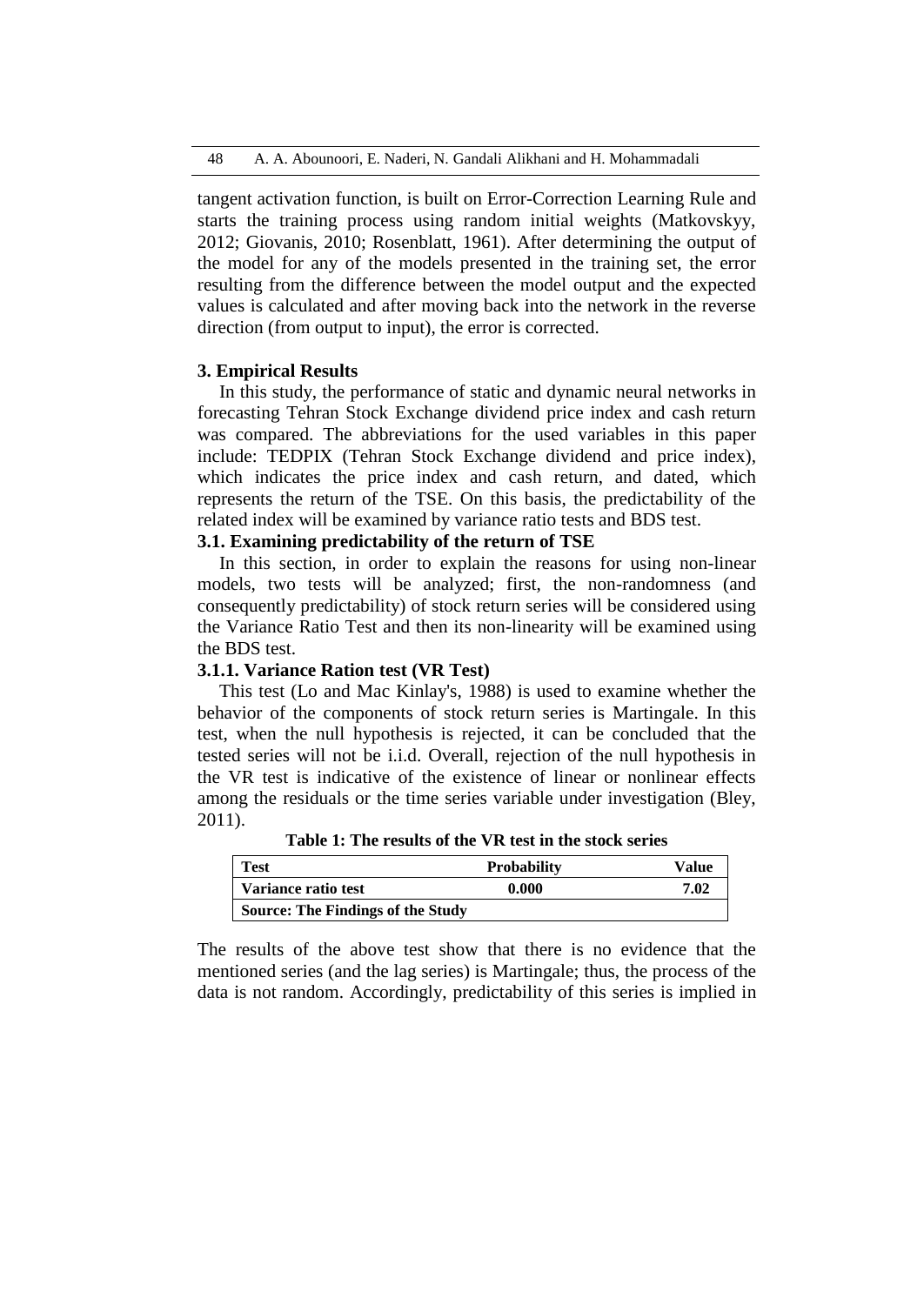|  |  | Comparative Study of Static and Dynamic Artificial Neural |  |
|--|--|-----------------------------------------------------------|--|
|--|--|-----------------------------------------------------------|--|

this way. The interesting point is that one cannot find out whether the data process in the stock return series is linear or non-linear as suggested by the results of this test, but can conclude that it is non-Martingale and predictable (Al-Khazali et al, 2011).

### **3.1.2. BDS test**

This test which was introduced in 1987 by Brock, Dechert and Scheinkman (BDS) acts based on the correlation integral which tests the randomness of the process of a time series against the existence of a general correlation in it. For this purpose, the BDS method first estimates the related time series using different methods. Then it uses correlation integral to test the null hypothesis on the existence of linear relationships between the series. Indeed, rejection of the null hypothesis indicates the existence of non-linear relationships between the related time series. (Briatka, 2006).

The statistics of this test (correlation integral) measures the probability that the distance between the two points from different directions in the Fuzzy space is less than  $\varepsilon$  and like the fractal dimension in the Fuzzy space when there is an increase in  $\varepsilon$ , this probability also changes in accordance with it (Olmedo, 2011). Accordingly, the general form of the

test is  $(\varepsilon)$  $\mathcal{L}(\varepsilon) = \frac{T^2 [C_{m,T}(\varepsilon) - C_{1,T}(\varepsilon)^m]}{T^2}$ , <sup>2</sup>[ $C_{m,T}(\varepsilon)$  –  $C_{1}$ 1  $\sigma_{\pi\pi}(\varepsilon)$  -  $\sigma_{\pi\pi}(\varepsilon)$  $\mathcal{E}$ ) =  $\frac{I^2[\mathcal{C}_{m,T}(\mathcal{E})-\mathcal{C}_{1,T}(\mathcal{E})]}{I}$  $m, T$  $T_{m,T}(\varepsilon) = \frac{T^{\frac{1}{2}}[C_{m,T}(\varepsilon) - C_{1,T}(\varepsilon)]^m}{T_{m,T}(\varepsilon)}$  $BDS_{m,T}(\varepsilon) = \frac{T^{\frac{1}{2}}[C_{m,T}(\varepsilon)-C_{1,T}(\varepsilon)^{m}]}{(m-T)^{m}}$ . In this equation,  $\sigma_{m,T}(\varepsilon)$  is an

estimation of the distribution of the asymptotic standard  $C_{m,T}(\varepsilon) - C_{1,T}(\varepsilon)^m$ . If a process is i.i.d, the BDS statistics will be asymptotic standard normal distribution. In this equation, if the BDS statistics is large enough, the null hypothesis will be rejected and the opposite hypothesis on the existence of a non-linear relationship in the process under investigation will be accepted (Moloney and Raghavendra, 2011). This test can be usefully applied for assessing the existence of a non-linear relationship in the observed time series. The results of this test have been provided in Table 2.

| <b>Dimension</b>                         | <b>BDS-Statistic</b> | standard division | Z-Statistic | <b>Probability</b> |
|------------------------------------------|----------------------|-------------------|-------------|--------------------|
|                                          | 0.03593              | 0.004956          | 7.2498      | 0.000              |
|                                          | 0.06482              | 0.005017          | 12.9201     | 0.000              |
|                                          | 0.08004              | 0.005901          | 13.5638     | 0.000              |
|                                          | 0.07196              | 0.006318          | 11.3896     | 0.000              |
| <b>Source:</b> The Findings of the Study |                      |                   |             |                    |

**Table 2:The results of the BDS test in the stock return series**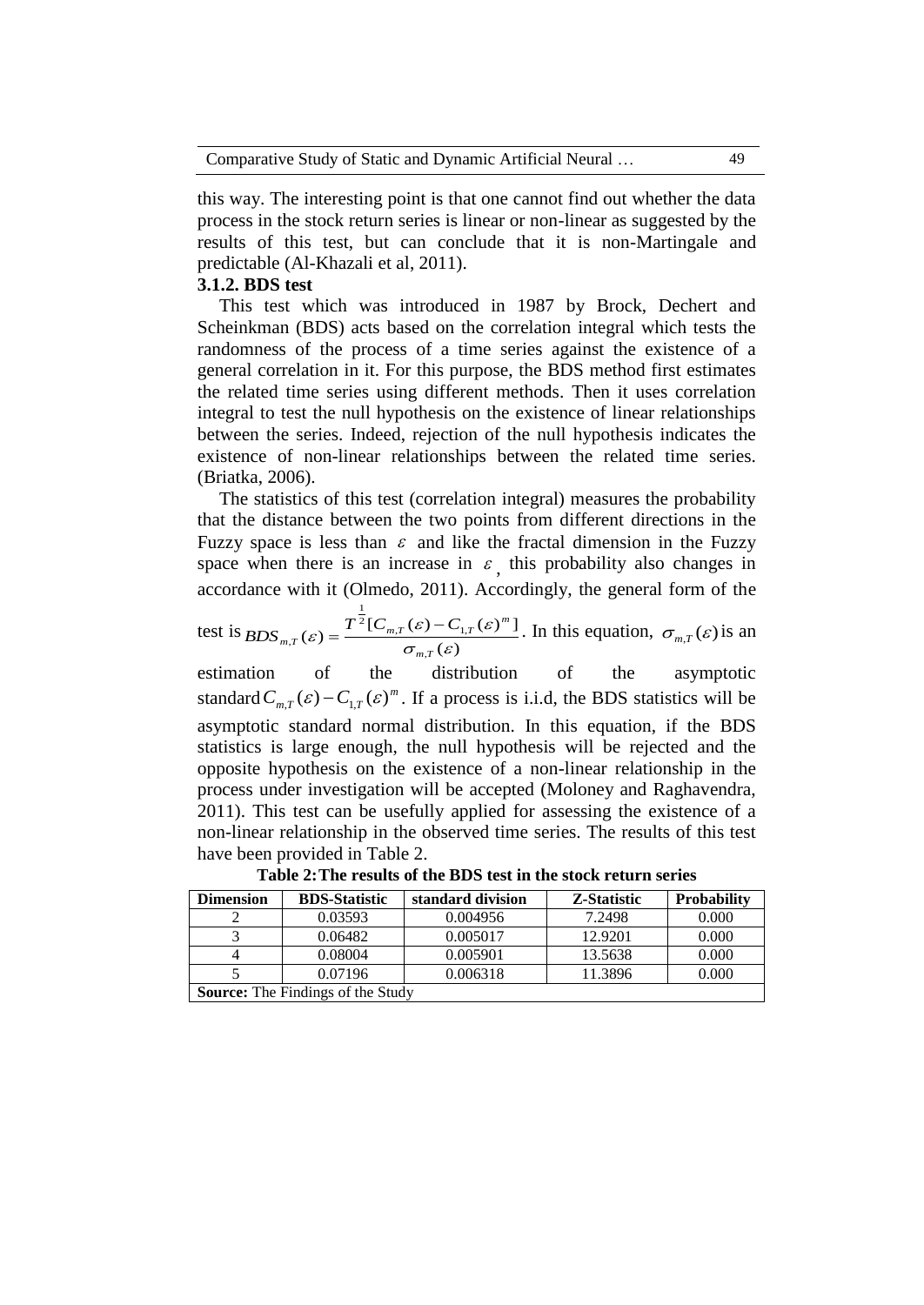50 A. A. Abounoori, E. Naderi, N. Gandali Alikhani and H. Mohammadali

As it can be seen in Table 2, the null hypothesis, that means nonrandomness of the stock return series, is rejected. So, this indicates the existence of a nonlinear process in the stock return series (there can also be a chaotic process as well). It is worth mentioning that whenever randomness of a series is rejected in more than two dimensions in the results of BDS test, the probability of the nonlinearity of this series will be high (because the opposite hypothesis is not clear in this test). So, this test can be a corroborative evidence of nonlinearity of the stock return series. Ergo, by confirming predictability and also nonlinearity of the related time series during the research, nonlinear models, i.e., ANN, ANFIS and NNARX can be used for forecasting.

### **3.2. Estimating static models**

### **3.2.1. Estimating MFNN model**

Considering the large importance of network architecture, in this part before different types of feed-forward neural network models, some points related to the network architecture will be mentioned. First, in order to find the optimal number of neurons, an attempt was made to evaluate different networks with different neurons use coding in MATLAB software. Therefore, 2 to 20 neurons were evaluated in two- and threelayered networks; each one was trained 30 times and in order to compare their performance, the errors in the test data which included 30% of the whole data (randomly), were set as the criteria. Finally, the optimal number of neurons was found to be 8 and the optimal number of layers was determined to be 2. Furthermore, from among different algorithms, Traincap had the best performance.

Another point to be mentioned after designing the network is the use of 5 lags of the dependent variable and also a dummy variable (the criterion for selecting them was the abnormal shocks to the time series under investigation in a way that the shocks greater than 3 standard deviations were regarded as the abnormal shocks) were considered as the input variables to the model. Based on this structure, the related variable was forecasted.

| <b>Rows</b> | Models                       | <b>MSE</b>        | <b>RMSE</b>     |
|-------------|------------------------------|-------------------|-----------------|
|             | MFNN (5lag of dited)         | $2.79*10^{4} - 5$ | $5.28*10^{(-)}$ |
|             | MFNN (5lag of dited & DUMMY) | $1.64*10^{(-)}$   | $4.09*10^{3}$   |

**Source:** The Findings of the Study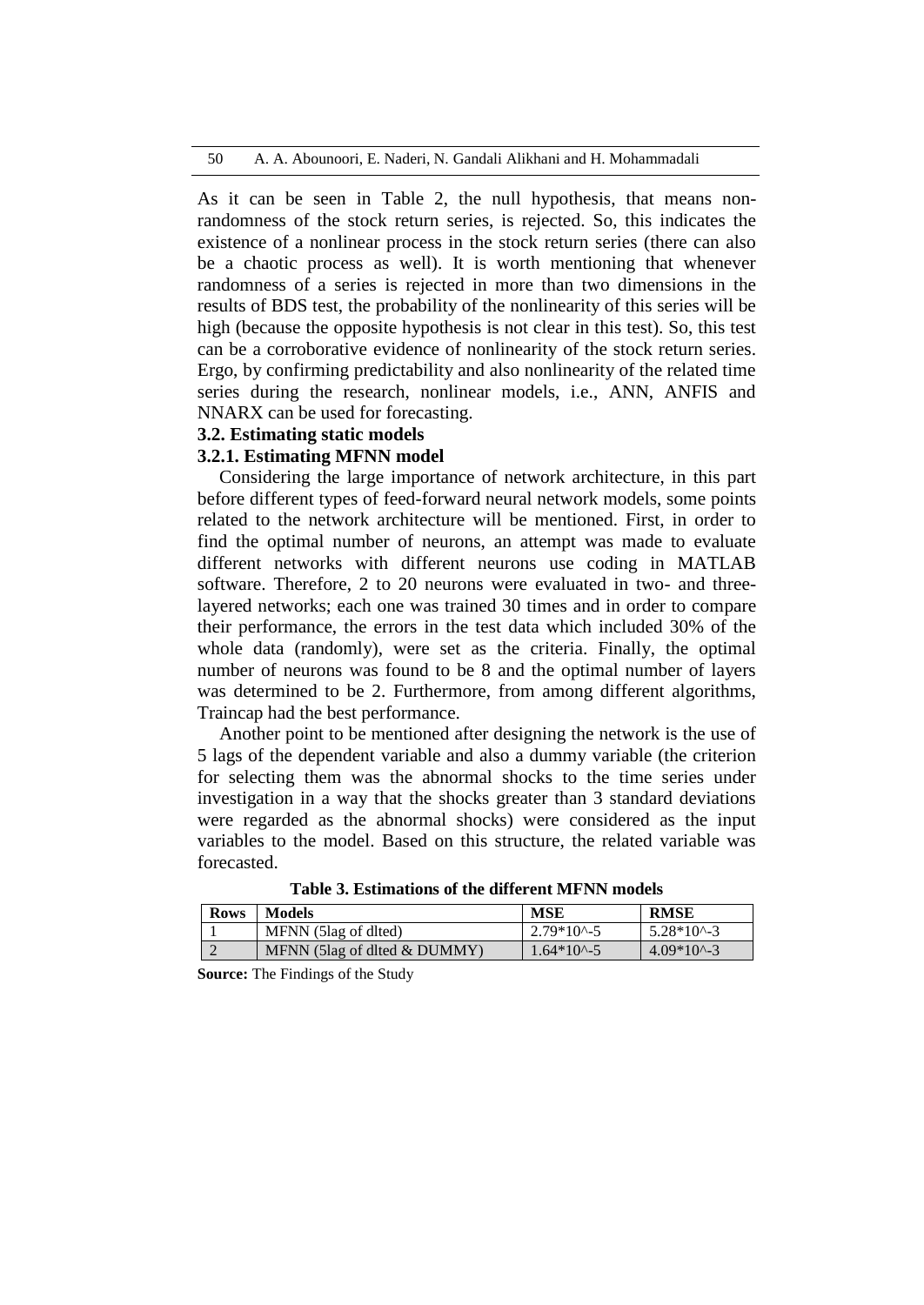As shown in Table 3, the results of these models are indicative of a desirable performance in terms of having fewer forecasting errors considering the dummy variables.

# **3.2.2. Estimating ANFIS model**

The modeling method used in ANFIS is similar to other systemrecognizing techniques. In the first stage, a parametric system is considered as the assumption and then input and output data are collected in the form which is applicable in ANFIS. Then this model can be used for training the FIS model. Generally, this kind of modeling has a suitable performance when the data applied to ANFIS for training the membership function parameters include all the features of the FIS model.

Adaptive Neuro-Fuzzy Inference System has a similar performance to neural networks. Due to characteristics of this system, first the data must be converted to its Fuzzy form or normalized and then the fuzzificated data are reread into the ANFIS toolbox and finally based on the different FIS functions (including psigmf, dsigmf, pimf, gauss2mf, gaussmf, gbellmf, trapmf and trimf), the best function will be selected.

For selecting the type of FIS function in the ANFIS model, the following procedure was followed. Due to the large volume of the data, each function was executed for 50 inputs (which have been selected randomly) and the real values and output values of the network will be obtained. Then the errors related to each function were calculated and finally the best Fuzzy Inferencing System (FIS) was selected. The results were indicative of the fact that, in the present study, two Gaussian FIS functions (gaussmf and gauss2mf) have the least number of errors and consequently the highest level of accuracy (gaussmf showed a better (though not significant) performance). After selecting the best FIS function, the optimal network estimated (trained) and obtained the output values of the system (the simulated values or out-of-sample forecasting). Therefore, based on the gaussmf Fuzzy inferencing system, the number of forecasting errors of the Fuzzy neural network will be estimated in out-ofsample forecasting of the stock return series in two different AFFIS models, one having five lags of the dependent variable and the other having five lags as well as the dummy variable which includes the structural breaks in the stock return series during the period under investigation (see Table 4 for the results).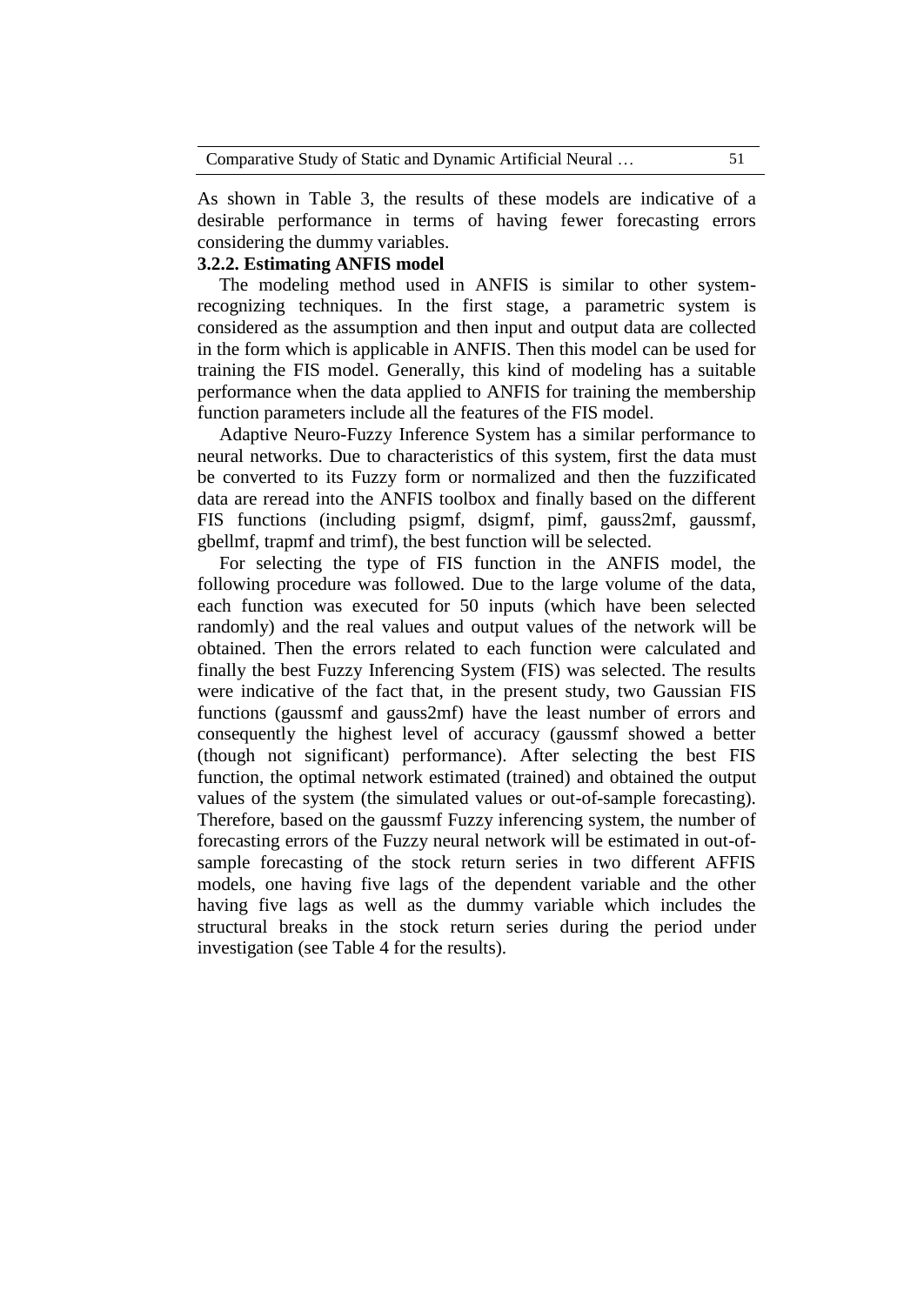| 52 | A. A. Abounoori, E. Naderi, N. Gandali Alikhani and H. Mohammadali |  |
|----|--------------------------------------------------------------------|--|
|----|--------------------------------------------------------------------|--|

| Table 4. Estimation of the Forecasting Criteria by Using ANFIS |  |  |  |
|----------------------------------------------------------------|--|--|--|
|----------------------------------------------------------------|--|--|--|

| <b>Rows</b> | <b>Models</b>                | MSE                   | <b>RMSE</b>           |
|-------------|------------------------------|-----------------------|-----------------------|
|             | <b>ANFIS</b> (5lag of dlted) | $1.93*10^{\circ} - 5$ | $4.39*10^{\circ} - 3$ |
|             | ANFIS (5lag of dited & DUM)  | $1.18*10^{\circ} - 5$ | $3.43*10^{\circ} - 3$ |

**Source:** The Findings of the Study

As shown in Table 4, the results of the Fuzzy neural network with the input data of five lags and the dummy variable, are more desirable in terms of the fewer forecasting errors compared to models with five lags of dependent variable (it should be noted that considering the fact that the validation data are not considered in the Fuzzy neural networks, this value was set as zero in other models and for testing the performance of different models, the test data were only used).

## **3.3. Estimation of dynamic model**

As mentioned, the first step in modeling nonlinear models based on neural networks is "network architecture". Therefore, before comparing different NNAR and NNARX models, the architecture of dynamic neural network should be explained.

| Value                | Design factor                            |  |
|----------------------|------------------------------------------|--|
| NNAR & NNARX         | Network type                             |  |
|                      | Number of neurons in first hidden layer  |  |
|                      | Number of neurons in second hidden layer |  |
| Feed-Forward Network | Preprocessing function                   |  |
| I M $^1$             | Conversion function of layer             |  |

**Table 5. The Network Architecture**

Based on the network architecture that was defined in Table4, estimation and comparison of different NNARX models are offered. As in the previous models, a dummy variable has been used as the input variable.

<sup>1</sup> Levenberg-Marquardt

 $\overline{a}$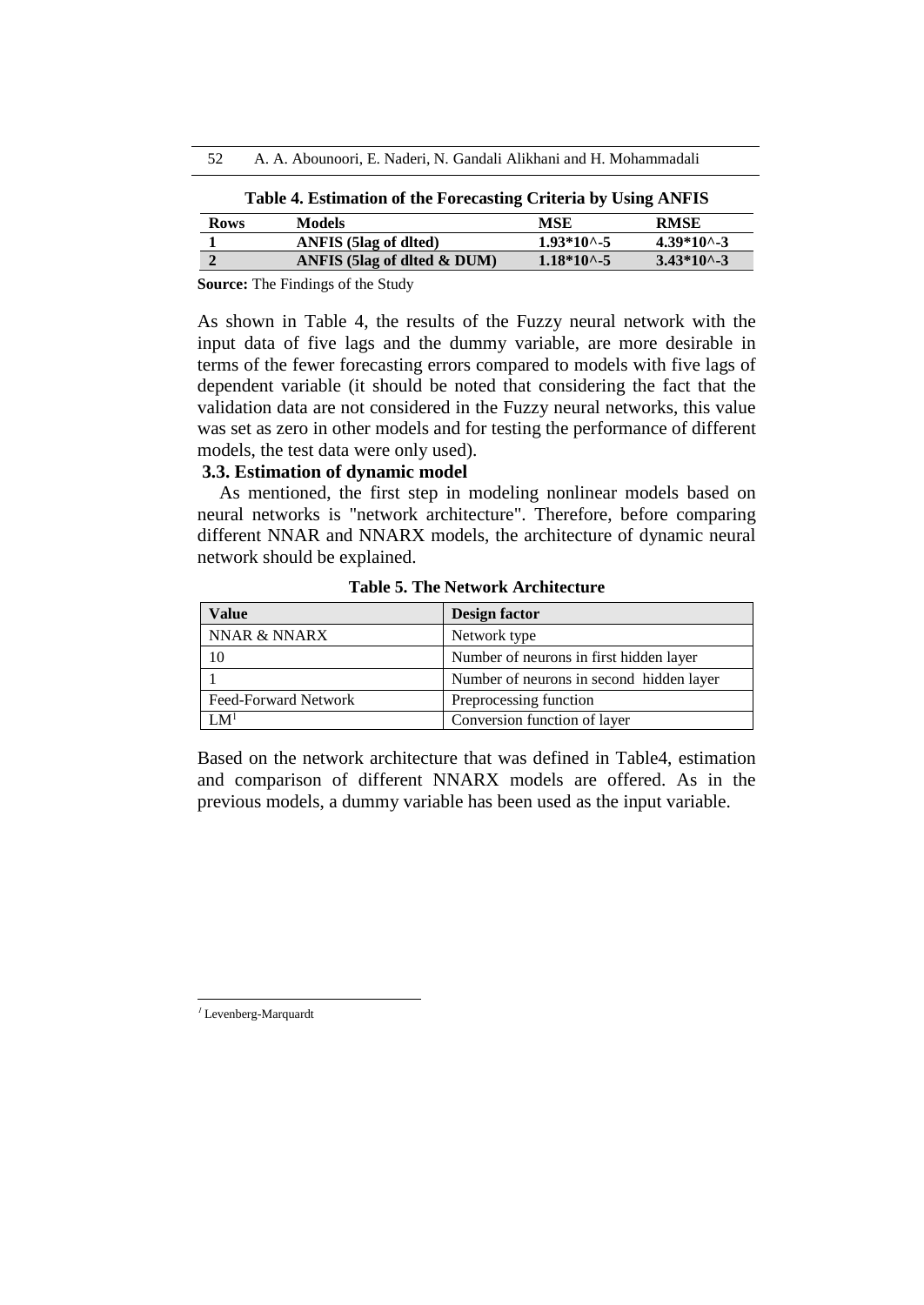|                | Table 6: Estimation of the Forecasting Criteria by Using NNARX |                        |                        |  |
|----------------|----------------------------------------------------------------|------------------------|------------------------|--|
| <b>Rows</b>    | <b>Models</b>                                                  | <b>MSE</b>             | <b>RMSE</b>            |  |
|                | NNARX(1)                                                       | $4.96*10(6-5)$         | $7.04*10(4.3)$         |  |
| 2              | NNARX(2)                                                       | $4.71*10( -5)$         | $6.86*10^{\circ}$ (-3) |  |
| 3              | NNARX(3)                                                       | $4.36*10(6-5)$         | $6.60*10^{\circ}$ (-3) |  |
| 4              | NNARX(4)                                                       | $4.15*10(6-5)$         | $6.44*10(4.3)$         |  |
| $\overline{5}$ | NNARX(5)                                                       | $3.82*10(6-5)$         | $6.18*10(4)$ (-3)      |  |
| 6              | NNARX(6)                                                       | $4.29*10(6-5)$         | $6.55*10^{\circ}$ (-3) |  |
| 7              | NNARX (7)                                                      | $4.73*10(6-5)$         | $6.87*10(4.3)$         |  |
| 8              | NNARX(8)                                                       | $4.95*10(6-5)$         | $7.04*10(4.3)$         |  |
| 9              | NNARX(9)                                                       | $5.33*10^{\circ}$ (-5) | $7.30*10(4.3)$         |  |
| 10             | NNARX(10)                                                      | $5.86*10(6-5)$         | $7.65*10(4.3)$         |  |
| 11             | NNARX(15)                                                      | $6.07*10(6-5)$         | $7.79*10(4.3)$         |  |
| 12             | NNARX (20)                                                     | $7.12*10(6-5)$         | $8.43*10(4.3)$         |  |
| 13             | NNARX (30)                                                     | $9.54*10(6-5)$         | $9.76*10(4.3)$         |  |

**Source:** The Findings of the Study

As shown in Table 5, the NNARX(5) model (using ten lags of the stock return index and the dummy variable introduced) has had the best performance in comparison with other models based on the MSE, and RMSE criteria.

### **3.4. Comparing the performance of models in accuracy of forecasts**

In general, MSE and RM**S**E are the most commonly used criteria for comparing different models in accurate forecasting of the results. In many studies, the RMSE criterion used as a measure of fitting accuracy of models and includes all the features of the MSE criteria including take into consideration the outlier data and comparing the accuracy of models as well as showing the error differences because it is the square root of MSE (Swanson et al, 2011).

| <b>Rows</b> | <b>Models</b>                   | <b>MSE</b>        | <b>RMSE</b>       |
|-------------|---------------------------------|-------------------|-------------------|
|             | MFNN (5lag of dited $\&$ DUMMY) | $1.64*10^{4} - 5$ | $4.09*10^{4} - 3$ |
|             | ANFIS (5lag of dited $\&$ DUM)  | $1.18*10^{6} - 5$ | $3.43*10^{4} - 3$ |
|             | NNARX(5)                        | $3.82*10(6-5)$    | $6.18*100$ (-3)   |

**Table 7: The results of comparison of the models**

**Source:** The Findings of the Study

Therefore, on the basis of the mentioned criteria, we will compare the accuracy performance of the models used in this study. The results of comparison have been presented in Table 7. As shown in Table 7, ANFIS static neural network model has fewer forecasting errors in comparison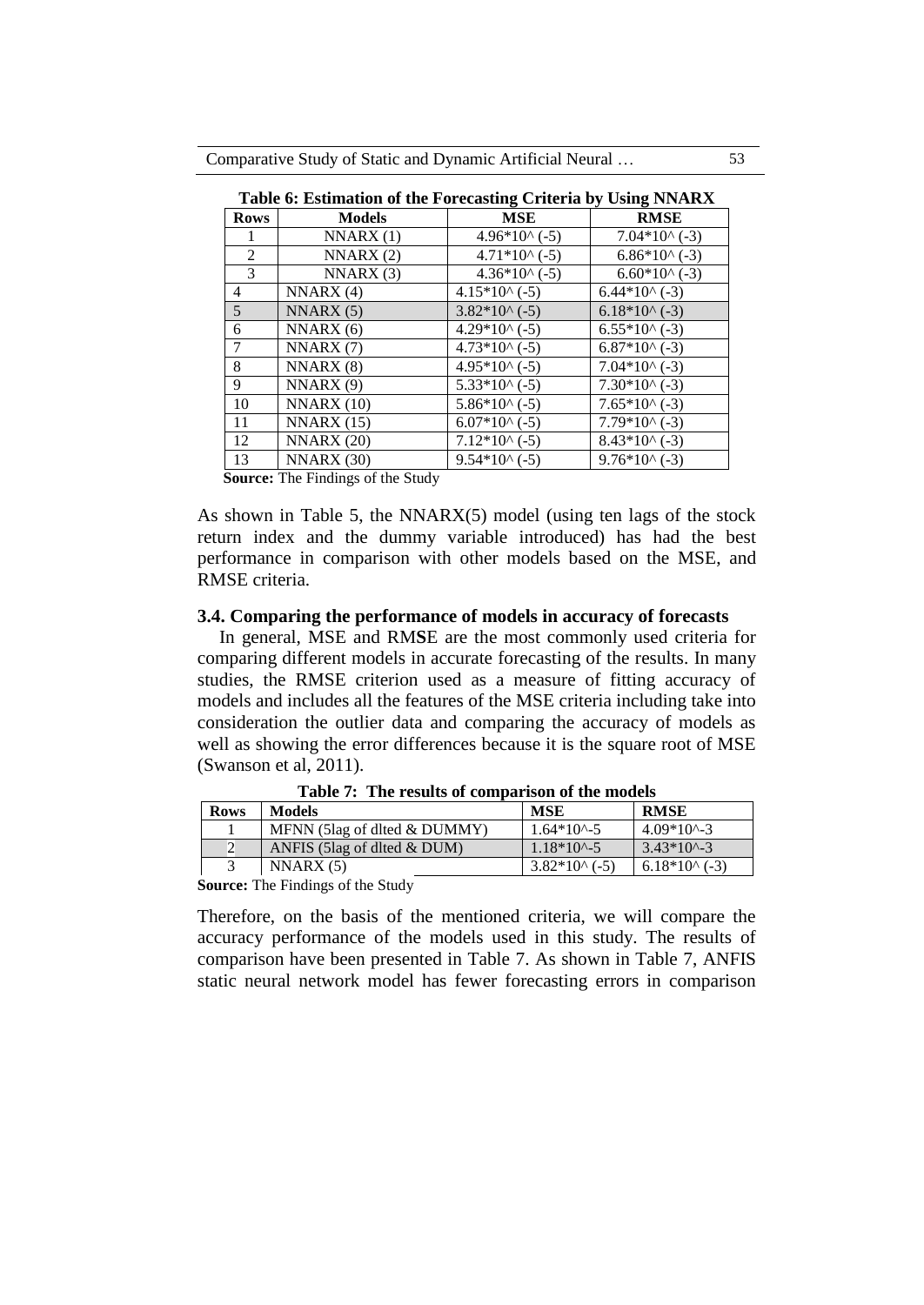54 A. A. Abounoori, E. Naderi, N. Gandali Alikhani and H. Mohammadali

with the dynamic neural network model, i.e., NNARX(5). However, both models have more acceptable performances than MFNN model in forecasting the return of Tehran Stock Exchange index.

### **4. Conclusions**

Basically, one of the most important economic theories in the field of financial markets is related to the unpredictability of the changes in the price index of the stock market which is known as random walk hypothesis. Forecasting models which have been developed for the stock prices are, in fact, a challenge against this hypothesis and attempt to show that the future trend of prices can be forecasted with an acceptable number of errors despite the complications involved in the price movements. One of these models is the static and dynamic nonlinear neural network models. These models have been rather successful in forecasting the variables that have a very complicated process.

In this study, the dynamic neural network autoregressive model and also static fuzzy neural network models (ANFIS) and multi-layer feedforward neural network model (MFNN) were used for forecasting the return of Tehran Stock Exchange index. The results presented in Table 8 show that ANFIS model has made a more accurate forecast of stock return series. After this model, NNARX and MFNN had a better performance in forecasting this variable respectively. These results were not unexpected because the results of previous studies (e.g., Ahmadifard, et al., 2013) had also shown the superiority of this model (ANFIS). The findings of Wang et al. (2013) and Nguyen (2007) also confirmed this result.

It should be noted that static of ANFIS and MFNN models and also dynamicity of NNAR and NNARX models are due to the inherent features of these models and on this basis, in this study we compared the performance of these models in forecasting TSE. In other words, the method of analysis used in this study invariable (technical) analysis. Therefore, it can be suggested that in future studies this method can be used in forecasting other economic variables (such as gold price, oil price, exchange rate, etc.) as well as in multivariable (fundamental) analysis.

Finally, the ANFIS neural network method can be introduced to policymakers and macro-economic decision makers as an appropriate method for making more accurate forecasts and also to investors to help them make profits by assisting them in making good investment decisions via more efficient forecasts made by this model.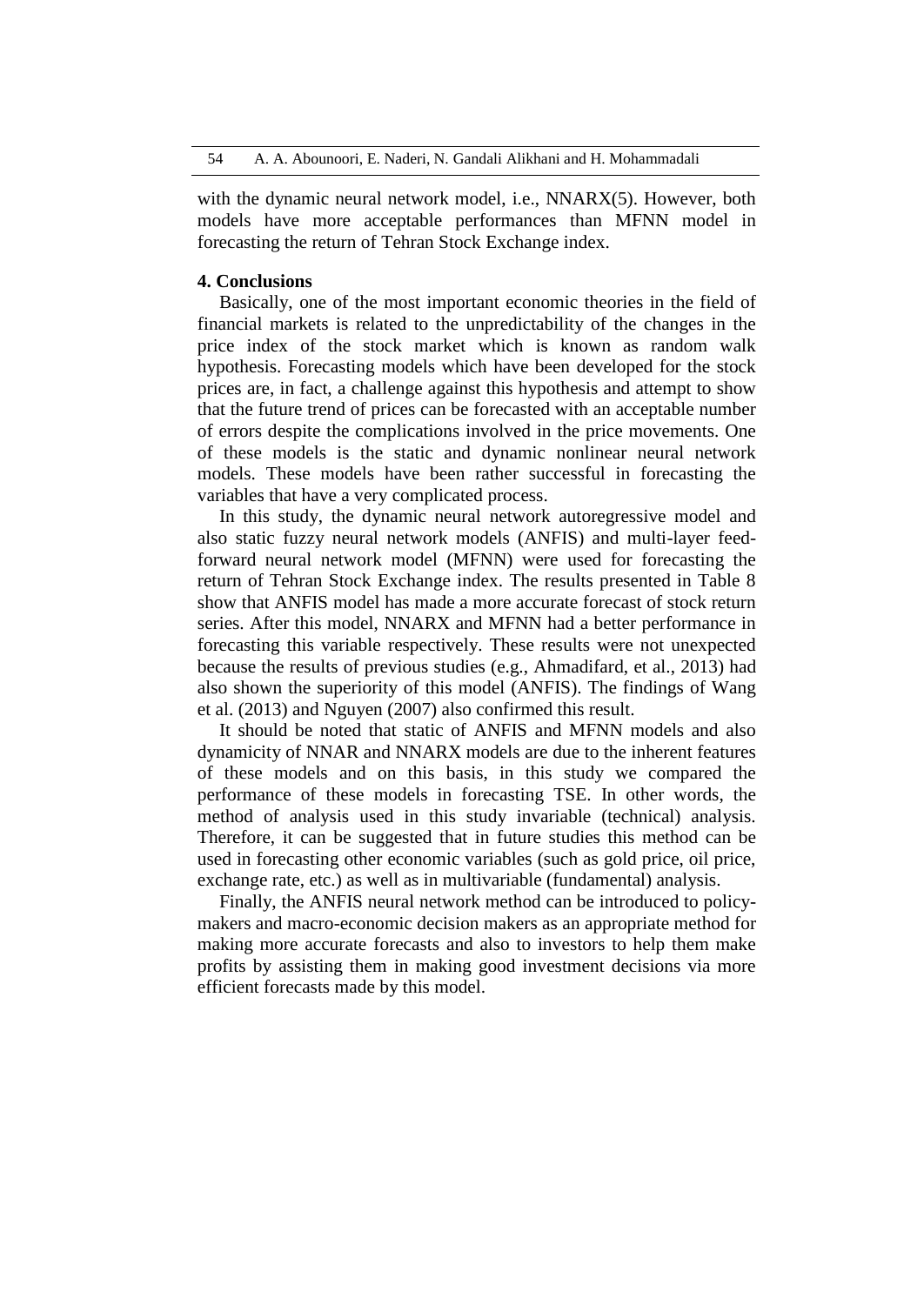### **References**

1- Abhyankar, A.H., Copeland, L.S., Wong, W. (1995). Uncovering Nonlinear Dynamics Structure in Real-Time Stock Market Indexes. Journal of Business and Economic Statistics 15(1), PP. 1-14.

2- Ahmadifard, M., Sadenejad, F., Mohammadi, I., Aramesh, K. (2013), "Forecasting stock market return using ANFIS: the case of Tehran Stock Exchange", International Journal of Advanced Studies in Humanities and Social Science, Vol. 1, No. 5, PP. 452-459.

3- Aladag, H.A., Egrioglu, E., Kadilar, C. (2009). Forecasting Nonlinear Time Series with a Hybrid Methodology. Applied Mathematic Letters, 22, PP. 1467-147.

4- Al-Khazali, O.M., Pyun, C.S., Kim, D. (2012). Are Exchange Rate Movements Predictable in Asia-Pacific Markets? Evidence of Random Walk and Martingale Difference Processes, International Review of Economics and Finance 21(1), PP. 221–231.

5- Bley, J. (2011). Are GCC Stock Markets Predictable?. Emerging Markets Review 12(3), PP. 217–237.

6- Briatka, L. (2006). How Big is Big Enough? Justifying Results of the i.i.d Test Based on the Correlation Integral in the Non-Normal World. Working Paper Series, Charles University, ISSN. 1211-3298, 308, PP. 1- 34.

7- Brock, W.A., Dechert, W.D., Sheinkman, J.A. (1987). A Test of Independence Based on the Correlation Dimension. Working paper, University of Wisconsin at Madison, University of Houston, and University of Chicago, 8702, PP. 1-38.

8- Chiang, Y. M., Chang, L. Ch., Chang, F.J. (2004). Comparison of static-feedforward and dynamic-feedback neural networks for rainfall– runoff modeling. Journal of Hydrology, 290(3–4), PP. 297-311.

9- Colombage, S. (2009). Financial Markets and Economic Performances: Empirical Evidence from Five Industrialized Economies. Research in International Business and Finance 23(3), PP.339-348.

10- Cootner, H. (1964). The random character of stock market prices. M.I.T. Press, Massachusetts.

11- Cox, J.E., Loomis, D.G. (2006). Improving Forecasting through Textbooks-A 25 Year Review. International Journal of Forecasting 22(3), PP. 617-624.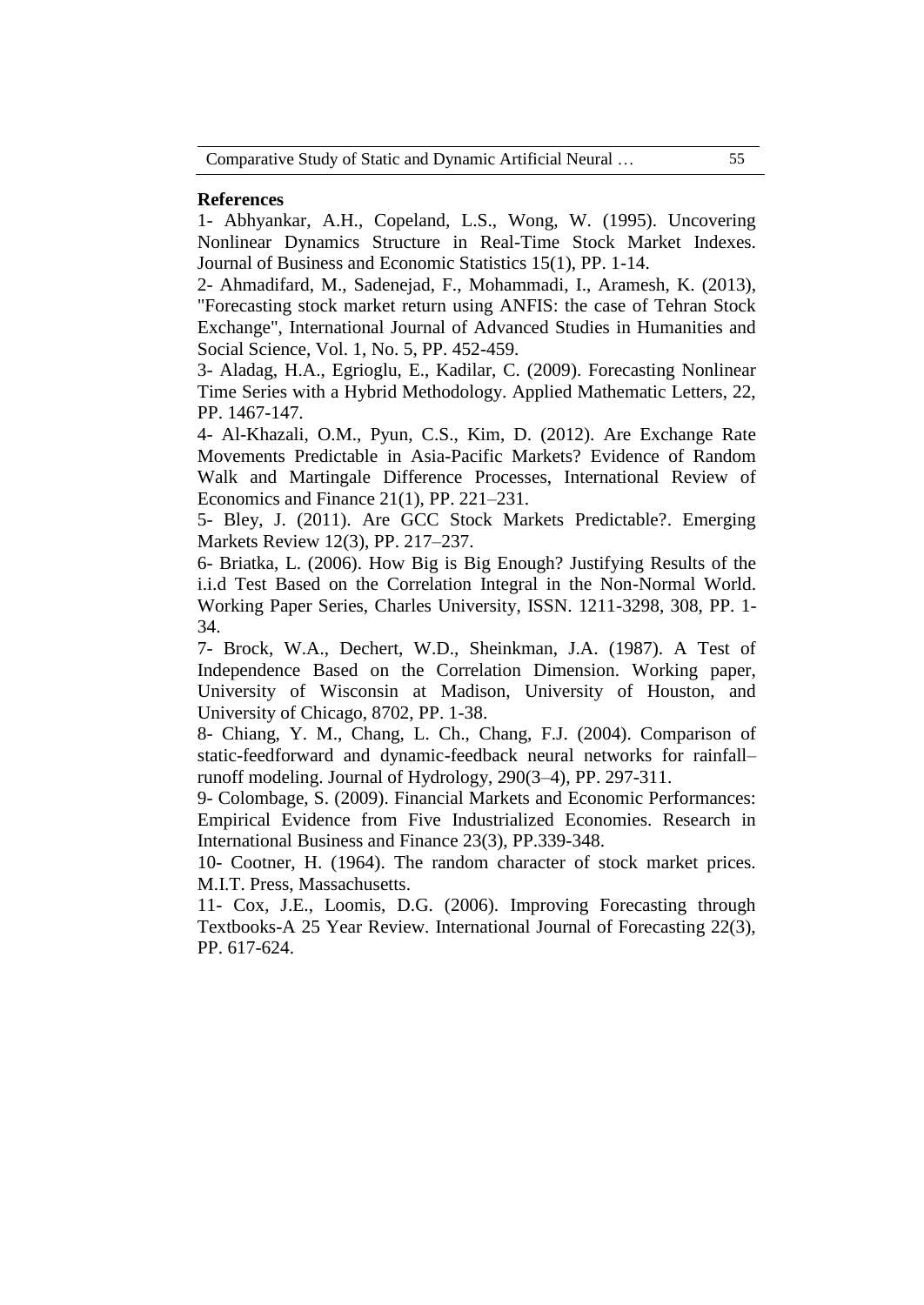12- Cybenko, G. (1989). Approximations by superpositions of sigmoidal functions. Mathematics of Control, Signals, and Systems 2(4), PP. 303- 314.

13- Dase, R.K., Pawar, D.D. (2010). Application of Artificial Neural Network for stock Market Predictions: A review of literature. International Journal of Machine Intelligence 2(2), pp.14-17.

14- Deng, J. (2013). Dynamic Neural Networks with Hybrid Structures for Nonlinear System Identification. Engineering Applications of Artificial Intelligence 26 (1), PP. 281–292.

15- Dorum, A., Yarar, A. Sevimli, M. F. Onüçyildiz, M. (2010). Modelling the rainfall-runoff data of susurluk basin, Expert Systems with Applications 37(9), PP. 6587-6593.

16- Funahashi, K. I. (1989). On the Approximate Realization of Continuous Mappings by Neural Networks. Neural Networks 2(3), PP. 183–192.

17- Gallant A.R. White, H. (1992). On Learning the Derivatives of an Unknown Mapping with Multilayer Feedforward Networks. Neural Networks 5, PP. 129-138.

18- Georgescu, V. Dinucă, E. C. (2011). Evidence of Improvement in Neural-Network Based Predictability of Stock Market Indexes through Co-movement Entries. Recent Advances in Applied & Biomedical Informatics and Computational Engineering in Systems Applications, 11th WSEAS International Conference on Applied Informatics and Communications, Florence, Italy, PP.412-417.

19- Ghiassi, M., Zimbra, D. K. Saidane, H. (2006). Medium term system load forecasting with a dynamic artificial neural network model. Electric Power Systems Research 76(5), PP. 302-316.

20- Giovanis, E. (2010). Application of Feed-Forward Neural Networks Autoregressive model with Genetic Algorithm in Gross Domestic Product Prediction, World Academy of Science, Engineering and Technology 64. pp. 638-664.

21- Granger, C.W.J., Timmermann, A. (2004). Efficient market hypothesis and forecasting. International Journal of Forecasting 20(1), PP. 15–27.

22- Guresen, E., Kayakutlu, G., Daim, U. T. (2011). Using Artificial Neural Network Models in Stock Market Index Prediction. Expert Systems with Applications 38(8), PP. 10389-10397.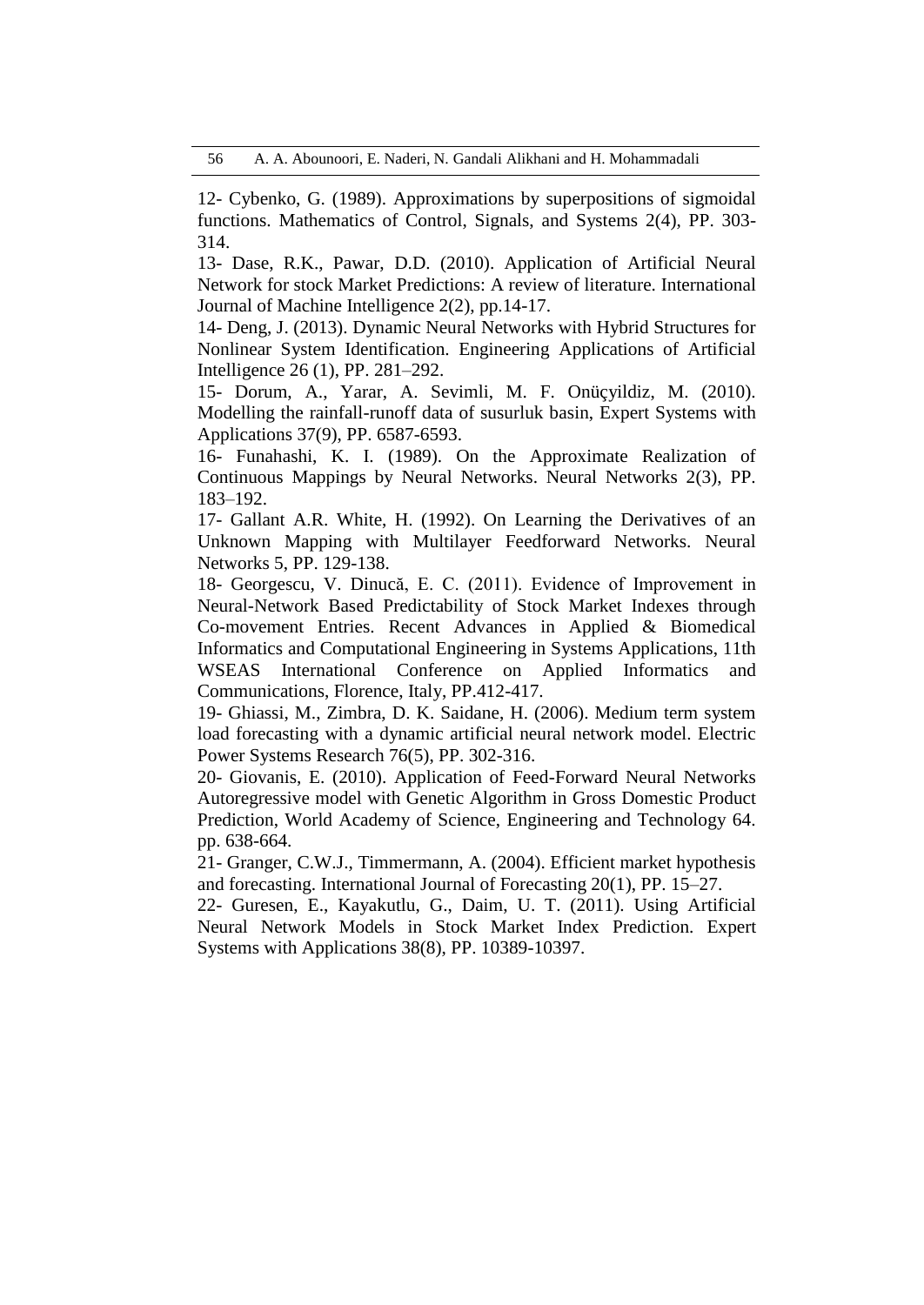23- Hornik, K., Stinchcombe, M., White, H. (1990). Universal Approximation of an Unknown Mapping and its Derivatives Using Multilayer Feedforward Networks, Neural Networks 3(5), PP. 551-560.

24- Hou, k., Moskowitz, T.J. (2005). Market Frictions, Price Delay and the Cross-Section of Expected Returns, Review of Financial Studies 18(3), pp. 981- 1020.

25- Mantri, J. K., Gahan, P., Nayak, B.B. (2010). Artificial neural networks- An application to stock market volatility. International Journal of Engineering Science and Technology 2(5), pp 1451-1460.

26- Kamali, R., Binesh, A. R. (2013). A comparison of neural networks and adaptive neuro-fuzzy inference systems for the prediction of water diffusion through carbon nanotubes. Microfluidics and Nanofluidics 14(3- 4), PP. 575-581.

27- Krose, B., Smagt, P. (1996). An introduction to neural network. The University of Amsterdam. Eighth edition.

28- Lee, T.H., White, H., Granger, C.W.J. (1992). Testing for Neglected Nonlinearity in Time-Series Models: A Comparison of Neural Network Methods and Standard Tests. Journal of Econometrics 56(3), PP. 269-290.

29- Levenberg, K. (1944). A Method for the Solution of Certain Nonlinear Problems in Least Squares. Quart Applied Mathematics 2, pp. 164-168.

30- Li, F., Liu, C. (2009). Application Study of BP Neural Network on Stock Market Prediction. Ninth International Conference on Hybrid Intelligent Systems 3, pp: 174-178, IEEE.

31- Lo, A. W., MacKinlay, C. (1988). The Size and Power of the Variance Ratio Tests in Finite Samples: A Monte Carlo Investigation. Journal of Econometrics 40, pp. 203-238.

32- Lotfi, A. Z. (1965). Fuzzy sets. Information and Control 8(3), PP. 338–353.

33- Lotfi, A. Z. (1965). Fuzzy sets and systems. In: Fox J, editor. System Theory. Brooklyn, NY: Polytechnic Press, PP. 29–39.

34- Marquardt, D. W. (1963). An Algorithm for Least Squares Estimation of Nonlinear Parameters. Journal Society Industrial Applied Mathematics 11(2), pp. 431-441.

35- Matkovskyy, R. (2012). Forecasting the Index of Financial Safety (IFS) of South Africa using neural networks, MPRA Paper 42153, University Library of Munich, Germany.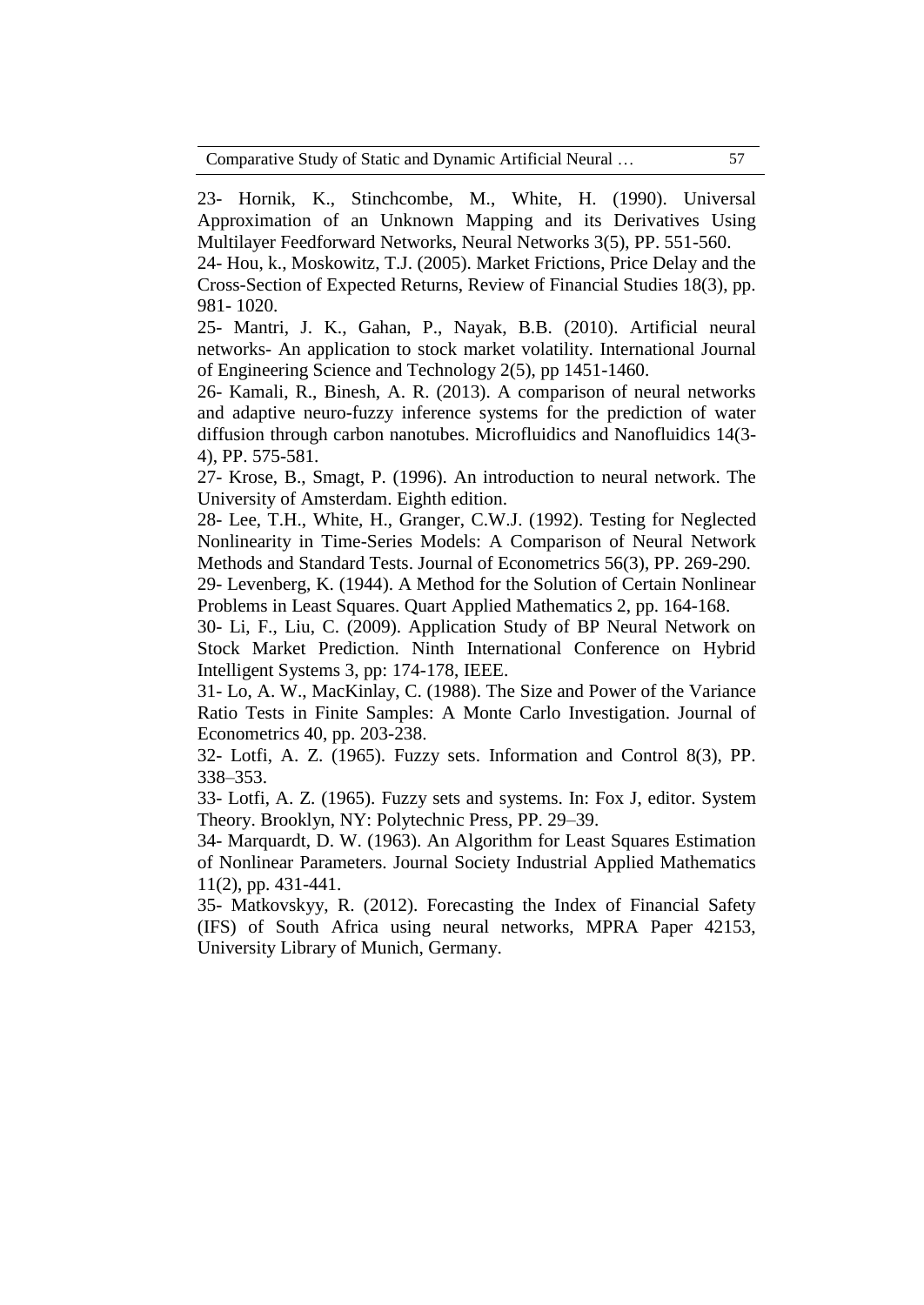36- McClelland, J.L., Rumelhart, D.E., Hinton, G.E. (1986). The appeal of parallel distributed processing. In Parallel Distributed Processing: Foundations 1, pp.3-44.

37- Mehrara, M., Moeini, A., Ahrari, M. Ghafari, A. (2010). Using Technical Analysis with Neural Network for Prediction Stock Price Index in Tehran Stock Exchange. Middle Eastern Finance and Economics 6(6), PP. 50-61.

38- Melin, P., Soto, J., Castillo, O., Soria, J. (2012). A new approach for time series prediction using ensembles of ANFIS models. Expert Systems with Applications 39(3), PP. 3494-3506.

39- Moloney, K., Raghavendra, S. (2011). Testing for Nonlinear Dependence in the Credit Default Swap Market, Economics Research International, Article ID 708704, PP. 1-11.

40- Mukerji, A., Chatterjee, C., Raghuwanshi, N.S. (2009). Flood Forecasting Using ANN, Neuro-Fuzzy, and Neuro-GA Models. Journal of Hydrologic Engineering, 14(6), PP. 647-652.

41- Neguyen, H. H. (2007), "A neural fuzzy approach to modeling the thermal behavior of power transformers", Master Thesis, Victoria University Eprints Repository, Engineering and Technology, School of Engineering and Science.

42- Nielsen, H. (1987). Kolomogorr's Mapping Neural Network Existence Theorem, In IEEE First Annual International Conference on Neural Networks 3, PP. 11-14.

43- Olmedo, E. (2011). Is there chaos in the Spanish labour market?.Chaos, Solitons & Fractals 44(12), PP.1045-1053.

44- Charkha, P. R. (2008). Stock Price Prediction and Trend Prediction using Neural Networks. First International Conference on Emerging Trends in Engineering and Technology, pp: 592-594, IEEE.

45- Ripley, B.D. (1996). Pattern Recognition and Neural Networks, Cambridge University Press.

46- Rosenblatt, F. (1961). Principles of Neurodynamics: perceptrons and the theory of brain mechanisms. Spartan Press, Washington.

47- Sahin, S., Tolu, M.R., Hassanpour, R. (2012). Hybrid expert systems: A survey of current approaches and applications. Expert Systems with Applications 39(4), PP. 4609-4617.

48- Scheinkman, J., Lebaron, B. (1989). Nonlinear dynamics and stock returns. Journal of business 62(3), PP. 311-337.